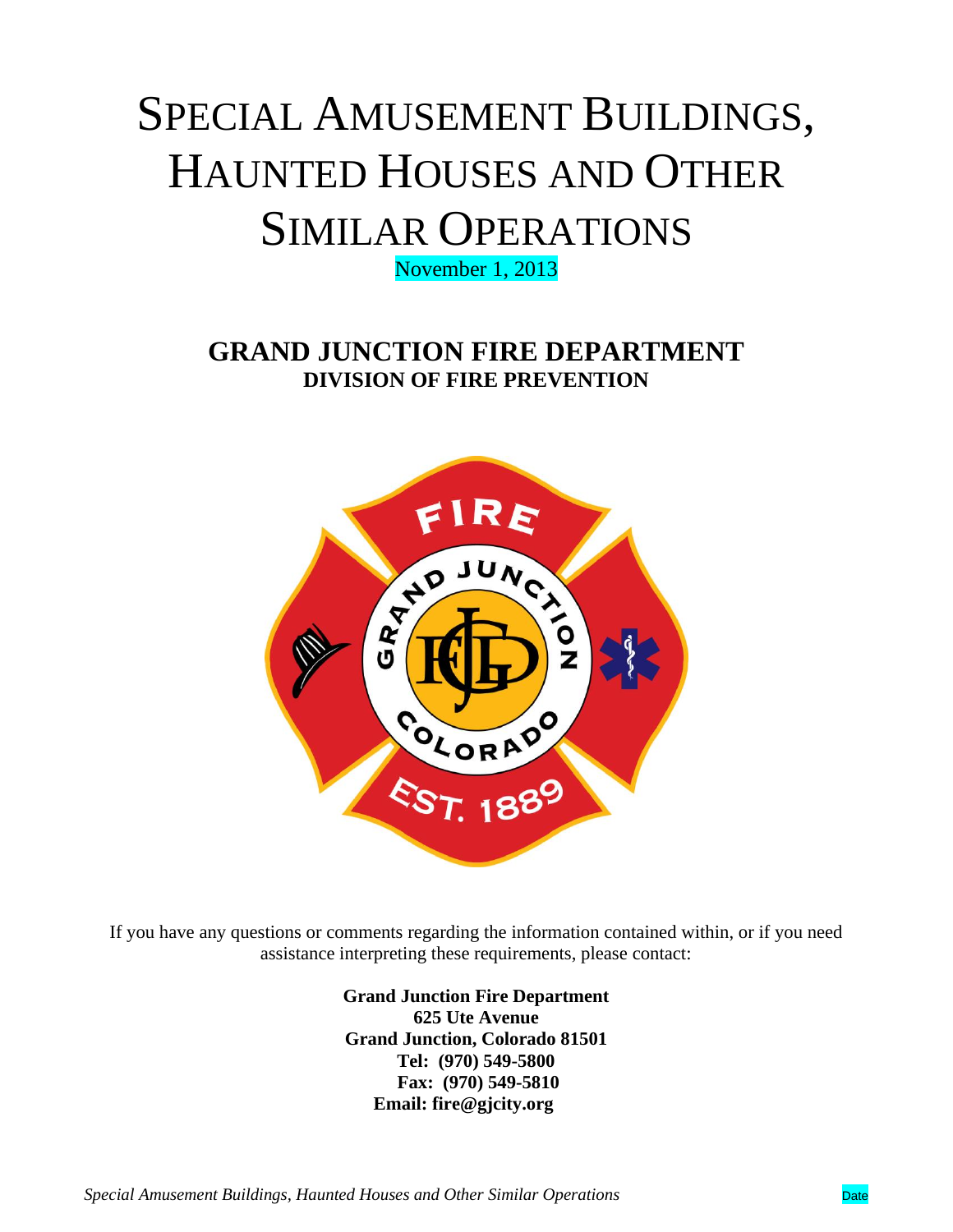# **TABLE OF CONTENTS**

|  |  | $\overline{\mathbf{4}}$ |
|--|--|-------------------------|
|  |  | $\boldsymbol{4}$        |
|  |  | $\overline{\mathbf{4}}$ |
|  |  | 5                       |
|  |  | 5                       |

# **Purpose**

To provide safety standards and regulations for the construction and operation of haunted houses and other similar operations.

#### **Building fire protection requirements**

- All haunted houses and similar structures utilizing a floor space greater than 1,000 square feet shall be equipped with an approved fire sprinkler system.
- Such sprinkler systems may not be altered or obstructed in any fashion.
- Approved smoke detection systems shall be provided throughout buildings where haunted houses and similar events are located.
- Sprinkler and smoke detection systems must be within 1 year of their annual inspection.
- Required fire extinguishers must be:
	- o Minimum 2A:10BC
	- o Properly mounted (about hip high)
	- o Visible and readily accessible
	- o 1 extinguisher per 3000sq. ft.
	- o Placed within 75 feet travel distance of all points within the event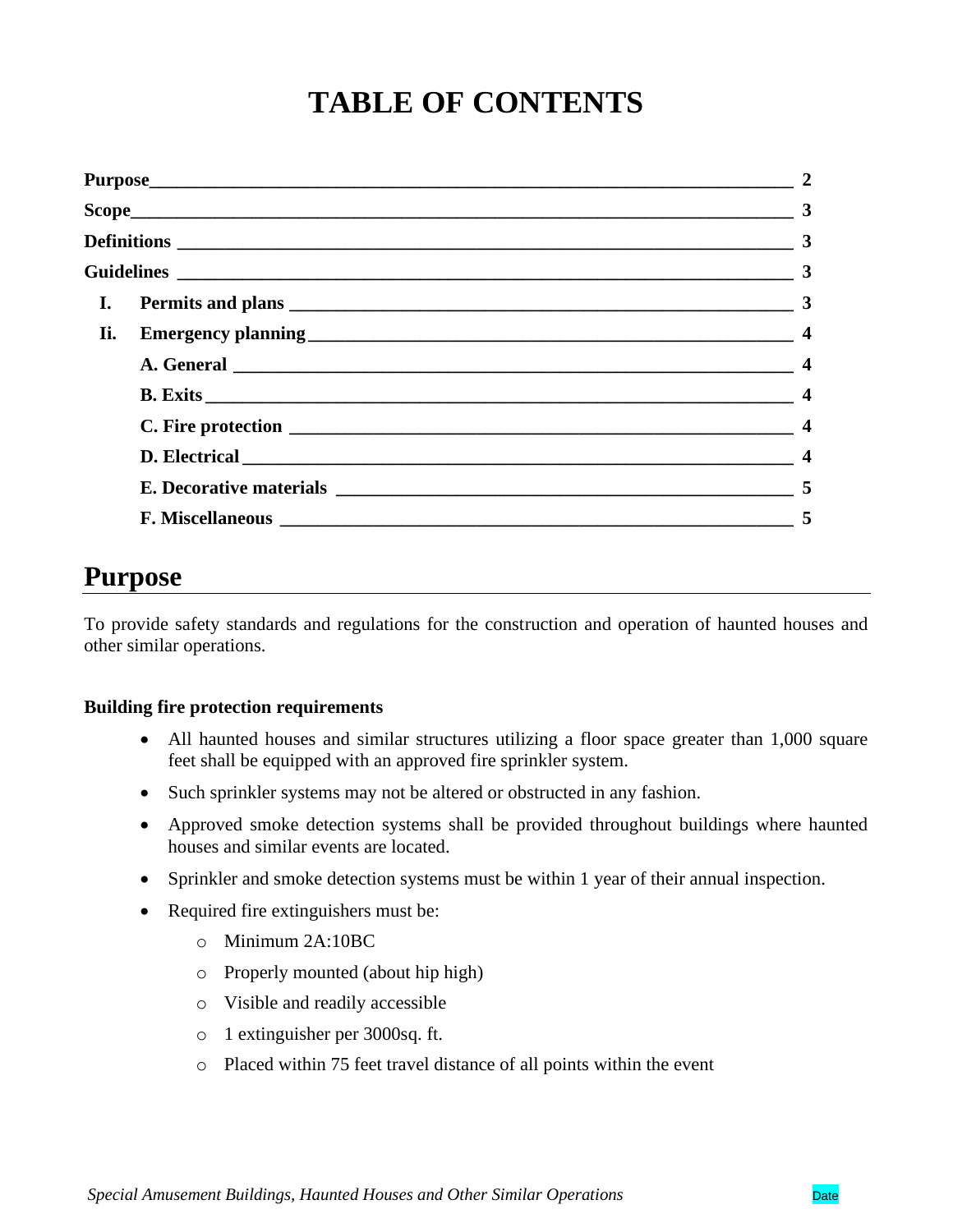# **Scope**

These regulations shall apply to temporary special amusement buildings, haunted houses, ghost walks, or similar operations where combustible decorative material and/or confusing layouts, sounds and/or visual effects are present. Any event that is conducted completely outdoors, under open air, is not part of the scope of this document.

## **Definitions**

**Special Amusement Building/Haunted House** A temporary or permanent building, structure or portion thereof, which contains a system that transports passengers or provides a walkway along, around or over a course in any direction as a form of amusement arranged so that the egress path is not readily apparent due to visual or audio distraction or an internally confounded egress path, or is not readily available because of the mode of conveyance through the building or structure.

**Decorative Materials**. Shall include materials such as decorations, curtains, draperies, streamers, fabrics, saw dust, wood shavings, cotton batting, backdrops, straw, hay, films, combustible props, vines, leaves, stalks, trees, moss, plastic, carpeting, rugs and wood materials less than ¼ inch nominal thickness. Including surface coverings applied over interior finish materials for acoustical or decorative purposes.

**Ghost Walk** Similar to the Haunted House and may include inside and outside portions where egress to a public way is obscured or limited.

**Public Way** A street, alley or other parcel of land open to the outside air leading to a street that has been deeded, dedicated or otherwise permanently appropriated to the public for public use.

# **Guidelines**

#### **I. Permits and Plans**

A Special Event revocable permit is required to operate a Haunted House within the City of Grand Junction. To obtain this permit, a permit application, site and/or construction plans shall be submitted, along with other required information, to the Fire Prevention Department a minimum of 2 weeks prior to the start of the event. It is strongly suggested that a minimum of 4 weeks be provided for first time events to allow adequate time for potential issues to be worked out. A plan review and inspection fee is required to be paid when the application is submitted. Please contact the Fire Prevention Department for the permit fee amount.

Note that if the event is located within a temporary structure, such as a tent, additional permits and fees may be required. Contact the Fire Prevention Department if temporary structures will be utilized. Also see the *Tents, Temporary Membrane Structures and Canopies* information packet for submittal requirements.

In addition to the permit application, a site plan of the event must also be submitted. The site plan must include the following: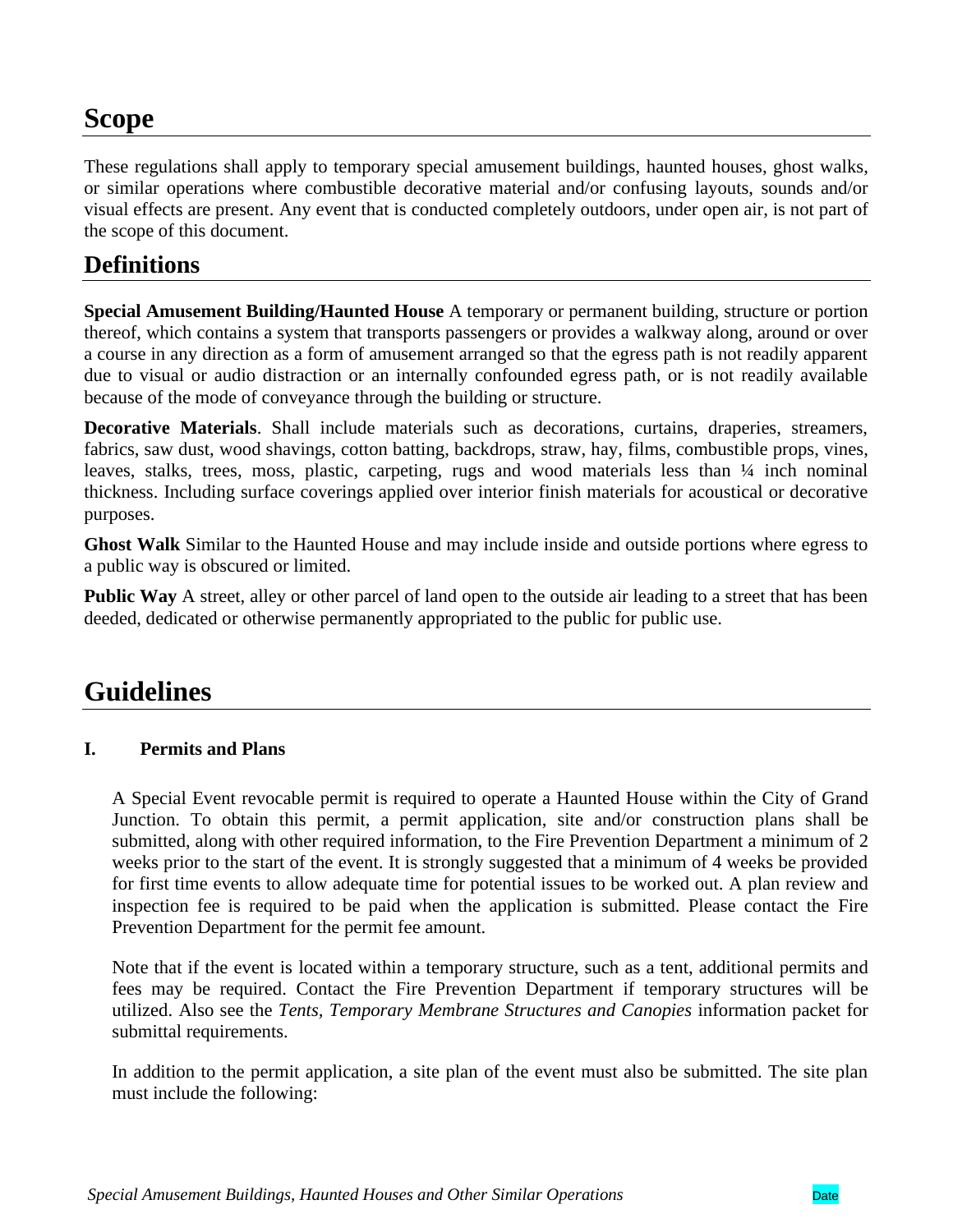- Dimensional or scaled site plan (total square footage, width of exits, aisles or interior pathways, etc.) to indicate location of event and the proximity to other structures or hazardous areas, and path of travel from event building to public way.
- Location of temporary or permanent fire lanes serving structure being used in whole or part for the event.
- Locations of all exits, exit signs and emergency lighting, whether being used exclusively for the event or normal building operations.
- Locations of all fire extinguishers, whether being used exclusively for the event or normal building operations.
- Locations of all smoke detectors.
- Locations of all electrical panels serving power to event.
- Indication as to how power to specialized lighting, props, etc. will be provided. (extension cords, power strips, generators, wall outlets, etc.)
- Identification of the normal use of the structure, area or space. (Office, church, meeting room, auditorium, etc.)
- Indicate locations of any temporary walls or other similar obstructions. (no dead-ends permitted)
- Cross section of building with event if located within a permanent building, or indication of maximum height of event.
- Identification of all haunted areas. (chamber room, dungeon, torture chamber, etc.)
- Location of normal entry and exit of the event, as well as path of occupant travel through event.
- Identification of any/all materials being used. Identification of combustible materials whether fire treated or not. If fire treated, provide certifications and other pertinent information regarding treatment certification or application process.
- Identification of proposed occupant load for the event. Breakdown to include occupants and event workers for a total occupant load.
- Indication of any specialized props such as theatrical smoke machines which will be used and their locations.
- Written emergency procedure. (see Emergency Planning section below)

Once the plans have been approved, a fire inspection for the event must be scheduled. Due to inspection schedules, the inspection must be scheduled with a minimum of 3 business day's advance notice. The event may not take place until it has passed inspection and the permit has been issued.

#### **II. Emergency Planning**

#### **A. General**

A written emergency procedure shall be provided with the permit application documents. All employees of the event shall be trained in the emergency procedures contained within, to include the following at a minimum:

- Training of staff and what to do in the event of various emergencies including, but not limited to, fire, medical, unruly patron, etc.
- All staff shall be trained in the recognition of the fire alarm evacuation signal.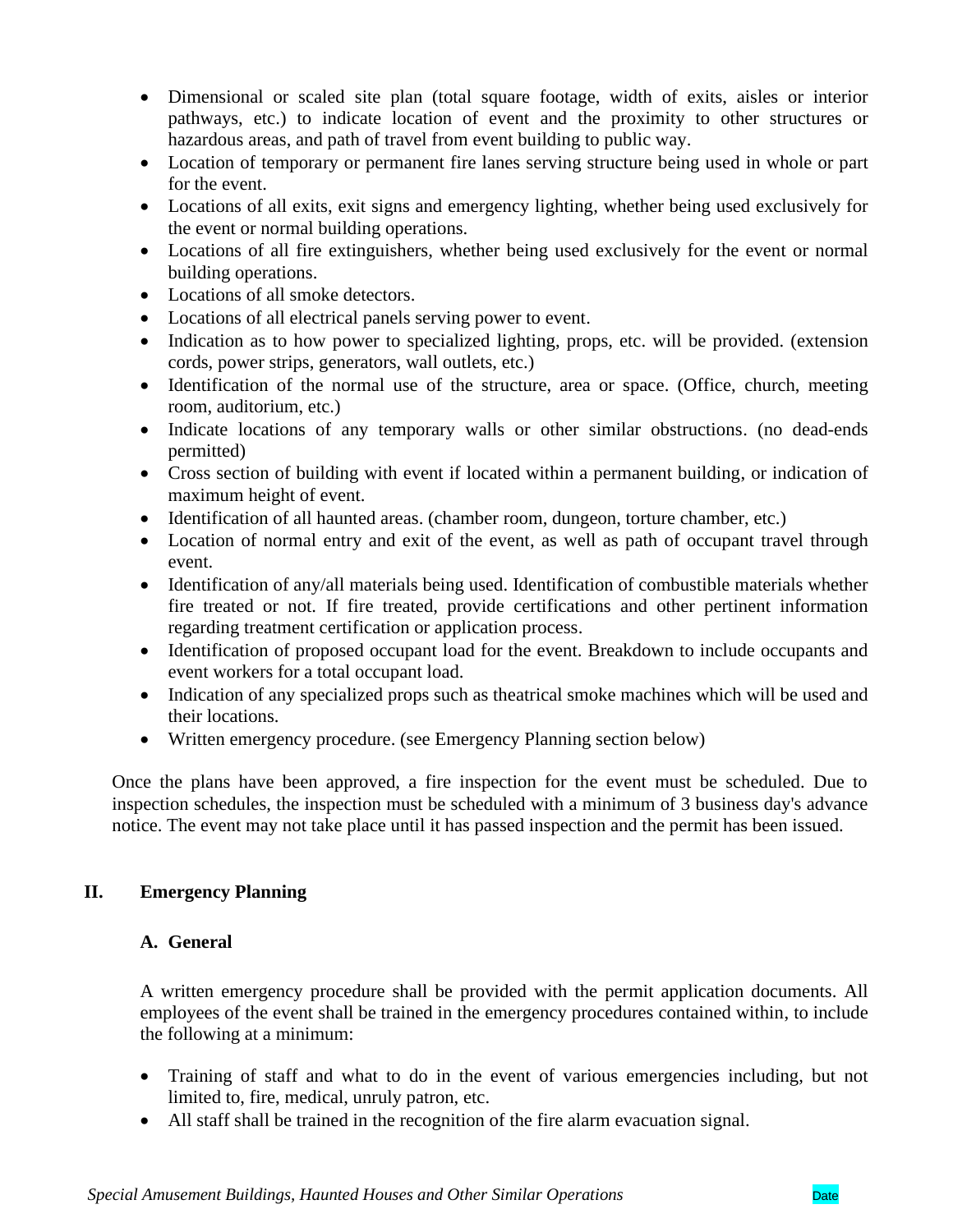- The staff shall be trained to shut off event displays, distracting noises (sound system) and lights, and how to turn the house lights on in the event of any emergency.
- Notification procedures to patrons as well as appropriate emergency responders upon discovering an emergency.
- List of all staff member positions and their roles/responsibilities and general locations within the event.
- All staff shall carry flashlights and know the locations of all exits, fire extinguishers, light switches, electrical panels and emergency phones.
- Establishment of a Maze Master who is in charge of the entire event and has the authority to make decisions during the event. This person shall remain on site during hours of operation.
- Procedures for moving patrons through the event to include time spacing between groups, maximum number of patrons per group, whether groups are escorted or not, total number of patrons in the event at any given time.

## **B. Exits**

- Two exits shall be provided from each room, area or space with an occupant load of 50 or more. Required exit doors shall swing in the direction of egress.
- Illuminated exit signage shall be provided at each exit serving an occupant load of 50 or more. Non-illuminated exit signage shall be used for all exits serving less than 50 persons
- Panic hardware shall be provided for all exit doors serving an occupant load of 50 or more. No latches or locks are permitted.
- Emergency lighting with battery backup shall be provided in all rooms, areas or spaces where the occupant load exceeds 100 persons.
- Exhibits and decorative materials shall not obstruct, confuse, or obscure exits, exit pathways, exit signs or emergency lighting units.
- Additional egress marking, including low level marking, may be required at time of inspection.

## **C. Electrical**

- Extension cords shall be of heavy commercial type; UL listed, in good condition, and shall be appropriate for its use. (No zip cords)
- Only UL listed power strips with over-current protection shall be used when the number of outlets provided is inadequate. Power strips shall be plugged directly into provided outlets, and shall not be plugged into one another in series (daisy chaining).
- All extension cords and power strips shall be adequately protected from foot traffic ('bridged') if paths of travel cannot be avoided.
- Extension cords shall not be covered in such a manner that facilitates heat build up.
- Emergency lighting shall be provided in the means of egress in case of power failure. Additional emergency lighting may be required if temporary walls or structures obstruct existing lighting units.
- A means to illuminate the entire area to facilitate any rescue or evacuation shall be provided.

## **D. Decorative Materials**

• All decorative materials (decorations, drapes, backdrops and props) shall be both inherently flame retardant and labeled as such, or shall be treated with a flame retardant. If treated,